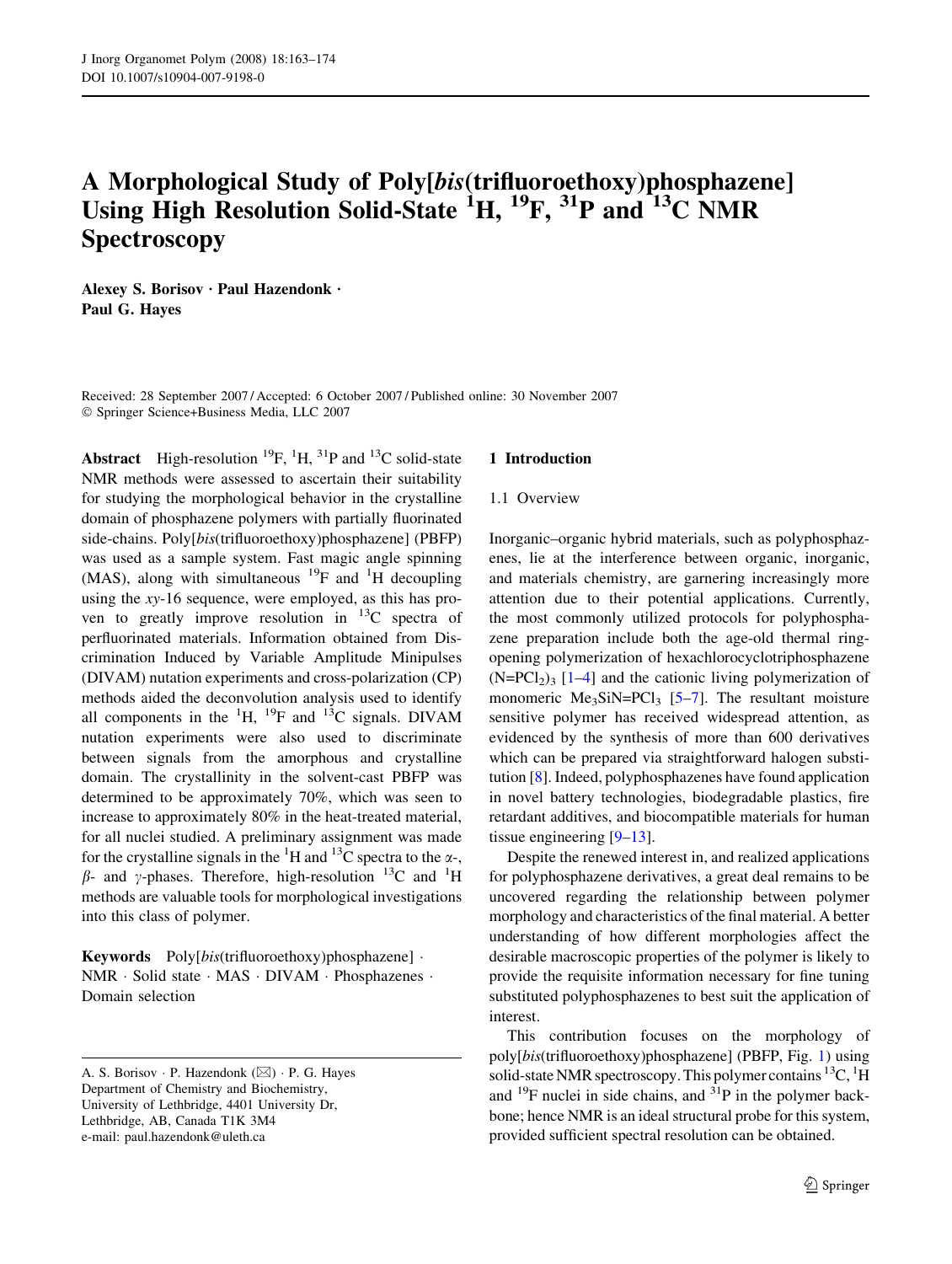<span id="page-1-0"></span>

Fig. 1 Structure of the bis(trifluoroethoxy)phosphazene repeating unit

The morphological behavior in PBFP has been studied extensively by X-ray diffraction methods and differential scanning calorimetry (DSC) [[14–16](#page-11-0)]. PBFP is an extremely hydrophobic semi-crystalline polymer, with transition temperatures that dramatically depend on its preparative methodology and thermal history. Specifically, melting points,  $T_m$ , vary between 218 °C and 250 °C; glass transitions,  $T_g$ , range from  $-82$  °C to  $-62$  °C, and its thermotropic transition,  $T(1)$ , occurs between 66 °C and 90 °C. [[17\]](#page-11-0) Studies by Allcock et al. [[1\]](#page-10-0) have demonstrated PBFP has five different phases: an amorphous phase, a liquid crystalline phase and three crystalline forms (Fig. 2). Powder X-ray diffraction studies report the unit cell dimensions of the  $\alpha$ ,  $\beta$ , and  $\gamma$  forms of the PBFP crystals while information pertaining to the kinetics of the transition from isotropic to mesophasic and from mesophasic to crystalline forms has been gleaned from DSC studies.

The PBFP samples utilized in these studies were generated from solvent-cast films and those requiring thermal history were obtained by heat cycling above  $T(1)$ . Samples which were cast at ambient temperature consist mainly of  $\alpha$ -orthorhombic conformations with trace amounts of  $\beta$ monoclinic crystals. Upon heating above T(1) the polymer exists as 2D pseudo-hexagonal liquid crystals with extended chains, which then returns to the 3D  $\alpha$ -orthorhombic state when cooled below T(1), forming a 3D  $\gamma$ -orthorhombic extended chain system.

Heating of polymer samples repeatedly above  $T(1)$ , but below the melting point,  $T_m$ , tends to increase the T(1) value and overall crystallinity. Heating above the melting point of the polymer,  $T_m$ , induces a reversible isotropic melt; the polymer returns to the 2D hexagonal structure when temperatures fall below  $T_m$ , and subsequently to the 3D  $\gamma$ -orthorhombic form below T(1). It has been clearly shown that when materials are heat-treated for several cycles above  $T_m$  they are transformed permanently to the y-orthorhombic conformation and do not return to the thermodynamically less favored 3D  $\alpha$ -orthorhombic state [[18,](#page-11-0) [19\]](#page-11-0).

The above-described methods suffer from a plethora of disadvantages that prevents them from obtaining accurate structural details. Powder X-ray diffraction does not provide specific molecular information, only data on the unit cell. Furthermore, it cannot easily be used to study dynamic processes. Although DSC provides useful kinetic data on phase transitions, it lacks the ability to afford information at the molecular level. In contrast, solid-state NMR does not suffer from these limitations; therefore, both morphological changes and structural information can be obtained, provided certain experimental hurdles can be overcome.



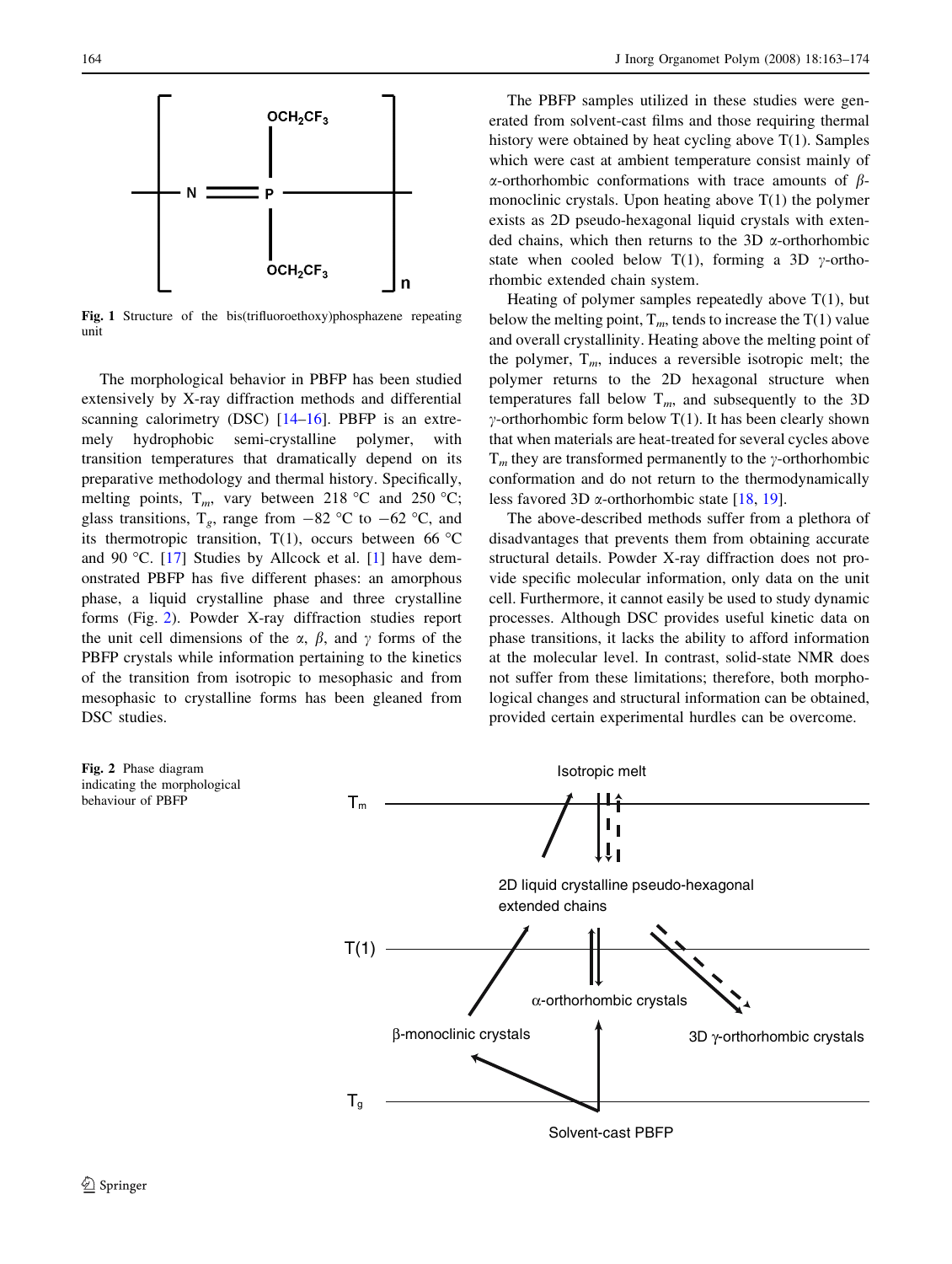#### 1.2 Previous Studies of PBFP Using Solid-State NMR

Solid-state Nuclear Magnetic Resonance (SSNMR) methods were previously used to study the morphological behavior of PBFP [[20\]](#page-11-0); however, the investigations were hampered by resolution so poor that no specific structural conclusions could be drawn regarding crystalline domain. Studies of PBFP using  ${}^{1}H$ ,  ${}^{19}F$  and  ${}^{31}P$  solid-state NMR spectroscopy consistently exhibited two signals corresponding to the crystalline and amorphous domains; however, these signals were largely broad featureless bands covering several kHz. When these samples were heated above the thermotropic transition temperature, they coalesced into a single, much narrower line corresponding to the mesophase structure. Recently, simultaneous  ${}^{1}H$  and  ${}^{19}F$  decoupling of polyphosphazene samples has made it possible to observe  $^{13}$ C resonances [\[21\]](#page-11-0). These spectra demonstrated promise in giving structural details on the crystalline domain as some fine features could be discerned from both the  $CF_3$  and  $CH_2$ signals. Upon comparing subtle differences between heattreated and solvent-cast films, these features were attributed to the two main crystalline forms. Again, the resolution was too poor to formulate assignments of these signals with any degree of confidence; however, it was claimed that if the resolution of  $^{13}$ C NMR could be improved it should be possible to positively identify these signals.

#### 1.3 Background on Solid-State NMR

NMR measurements in solids are primarily performed on powders, which are composed of small crystallites that are randomly oriented with respect to the magnetic field [\[22](#page-11-0)]. The resulting spectrum appears as a broad envelope, defined by the distribution in frequencies experienced by each crystallite, and is referred to as the powder pattern. When considering several nuclei in different chemical environments, the resulting spectrum, being the superposition of several powder patterns, becomes broad and featureless, often covering several kHz. It is not possible to extract useful structural information from a solid-state NMR spectrum in this form, except when considering only one isolated nucleus [[22\]](#page-11-0).

The solid-state NMR signal can be dramatically narrowed by spinning at the Magic Angle, 54.7°, with respect to the magnetic field. This removes the orientational dependence of the signal, effectively isotropically averaging it, as in solution [\[23](#page-11-0), [24](#page-11-0)]. In order to achieve optimal averaging the spinning speed has to exceed the strength of all NMR interactions in the solid, which is often not possible. In such a situation the spectrum is composed of a series of side bands centered about the isotropic frequency and spaced by the spinning speed. Besides tremendous improvements in resolution, an additional advantage to using Magic Angle Spinning (MAS) is that the signal is now dispersed about a series of sharp lines, rather that one broad featureless band, which results in a dramatic increase in the signal to noise ratio.

The hydrogen nucleus is 100% abundant, with a large magnetic dipole moment, resulting in very strong signals. Conversely, the dipolar couplings between protons are too strong to be effectively averaged by MAS, making high resolution elusive. In contrast, rare nuclei with small magnetic moments, such as carbon, nitrogen, and various transition metals, have weak NMR signals which are dispersed in frequency. Their signals can be enhanced by a technique known as cross-polarization, whereby the strong magnetization from nearby hydrogen nuclei is transferred to the weak nucleus  $[25-27]$ . In order to attain high resolution, high power  ${}^{1}H$  decoupling [[28\]](#page-11-0) is required. In combination CP and MAS is the most commonly used experiment in SSNMR of weak nuclei [[29\]](#page-11-0).

# 1.3.1 High-Resolution  $^{13}$ C NMR Spectroscopy in Fluoropolymers

When fluorine, also an abundant nucleus, is present in combination with hydrogen, simultaneous high power decoupling is required on both nuclei in order to observe carbon resonances. This is experimentally challenging as hydrogen and fluorine have frequencies that are very near one another, making it difficult to prevent their corresponding radio frequency channels from interfering with each other, especially at high powers. Recent modifications to probe circuit design, along with new high efficiency filters, have made it possible to achieve high power operation, 1 kW, with minimal interference. This ultimately allows for 30 dB isolation between the two channels [\[30](#page-11-0)]. With this advance an entirely new world is open to the spectroscopist whereby it is possible to study materials containing both nuclei. As a result, studies on partially fluorinated materials, such as organic and inorganic polymers, ceramics and glasses, modified biopolymers, and composite materials, are becoming much more common [\[31–34](#page-11-0)].

The addition of yet a third abundant nucleus, such as  $31P$ , complicates matters slightly. The  $31P$  frequency is far removed from  ${}^{1}H$  and  ${}^{19}F$ , therefore, a third isolated channel does not pose a serious technological challenge. Unfortunately, since one is generally interested in studying weak nuclei in the presence of these strong nuclei, a highly specialized four-channel probe is required which generally has to be custom made.

Although simultaneous decoupling of  ${}^{1}H$  and  ${}^{19}F$  from carbon is possible, obtaining sufficient spectral resolution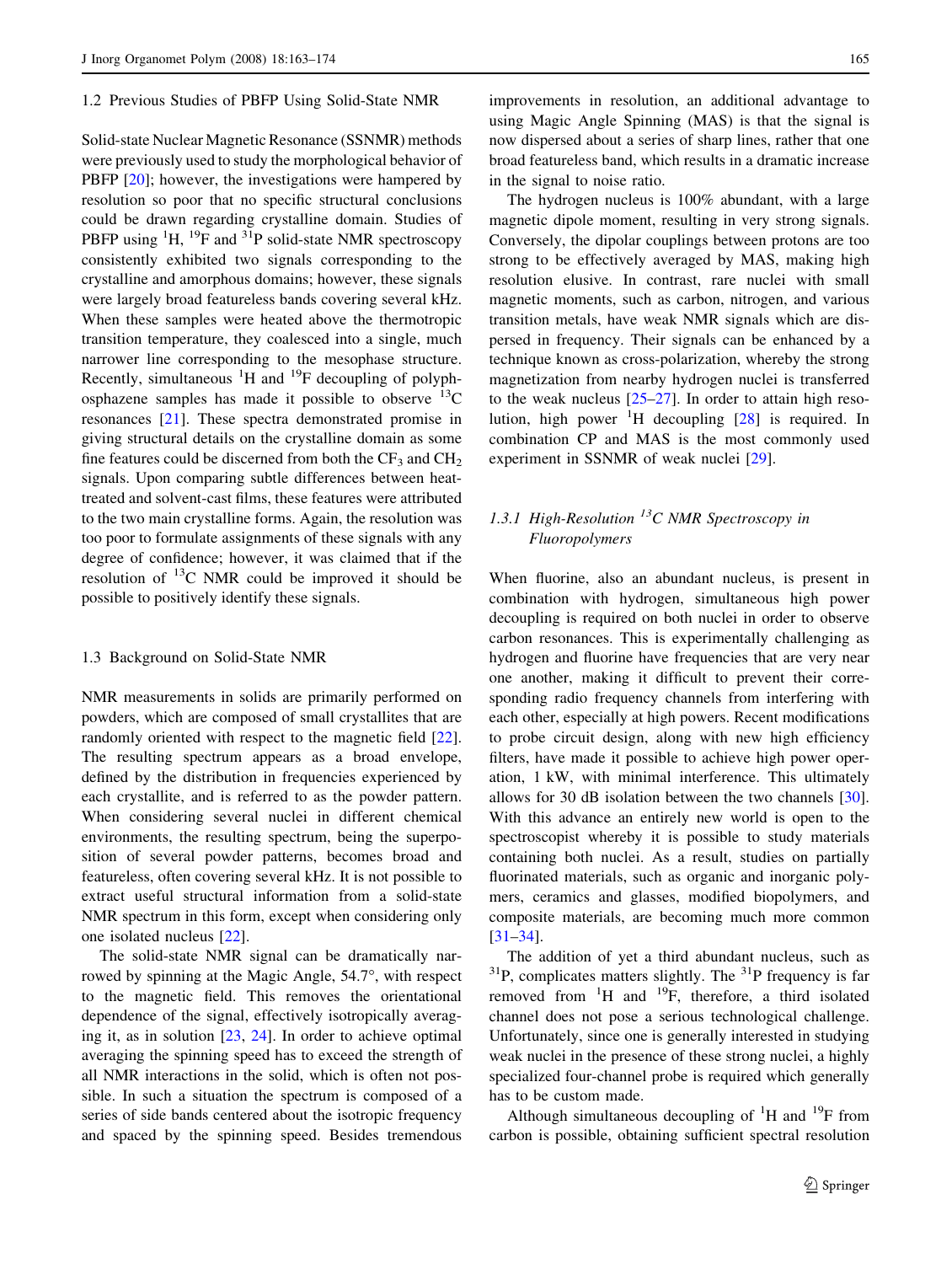to discern sensitivity to differences in local structure has met with very little success [\[35](#page-11-0)]. At best, resolution of several kHz has been obtained for partially fluorinated materials. The difficulty with decoupling methods is that the decoupling efficiency is very strongly dependent on the frequency at which it is performed. When a large range of frequencies needs to be simultaneously covered, for example, the nucleus being decoupled has a large chemical shielding anisotropy, not all of the nuclei can be effectively decoupled at the same time. For  ${}^{1}H$ , highly sophisticated phase-modulated multiple-pulse sequences have been developed for this purpose [[36–39\]](#page-11-0); however, these sequences do not work well for  $^{19}F$  as it tends to have very large chemical shielding anisotropies. Therefore, most decoupling is done with high power broadband irradiation, or simple multiple-pulse methods, accepting the low resolution as unavoidable.

Unfortunately most studies on polymeric systems need resolution better than a few hundred hertz. Recently Schmidt-Rohr et al. have demonstrated that when spinning samples above 20 kHz and using a sequence composed of a series of rotor synchronized 180° pulses, which follow a simple phase cycle, known as  $xy-16$ , very high resolution can be obtained for carbon in perfluorinated systems  $({\sim}0.1$  ppm (ca. 15–30 Hz for most spectrometers)) [\[40](#page-11-0)]. This improvement in resolution was attributed to a decrease in the frequency dependence of decoupling efficiency due to fast spinning, but also the removal of the onebond  $^{19}F-^{13}C$  scalar couplings, which are typically on the order of a few hundred hertz. Therefore, the next logical step in studying partially fluorinated systems is to use  $xy-16$ decoupling on both  ${}^{1}H$  and  ${}^{19}F$  simultaneously, while concurrently spinning faster than 20 kHz.

One of the main roles of solid-state NMR in the study of materials is to characterize their domain structure. Therefore, a way to select a signal from a single structural domain is desired. This can be achieved in a myriad of ways by exploiting the relaxation and spin-dynamics properties typical of the abundant nuclei [\[41](#page-11-0), [42\]](#page-11-0). Usually separate experiments are required to select for the amorphous and crystalline domains. The amorphous domains tend to be mobile and disordered, hence their chemical shielding and dipolar coupling interactions are reduced by motion. As a consequence, they tend to have longer relaxation times, smaller chemical shielding anisotropies and weaker dipolar couplings than the crystalline domain which is generally ordered and rigid. As such, amorphous signals characteristically have narrow lines while resonances from crystalline domains tend to be broad.

Recently a new domain selective experiment was proposed that can be tuned to select for either amorphous or crystalline domains. The Discrimination Induced by Variable Angle Minipulse (DIVAM) sequence [[20,](#page-11-0) [42–44\]](#page-11-0), can separate signals on the basis of either relaxation or spindynamics properties. It is composed of twelve low-amplitude pulses followed by a 90° observation pulse. For small minipulse angles selection is achieved through relaxation differences, while at larger angles, selection is based on differences in the size of the chemical shielding anisotropy. Narrow amorphous components nutate with the minipulse angle, while the crystalline signal lags behind, and sometimes, never truly nutates. Each component of the signal will therefore invert (cross-zero) at different minipulse angles. In this manner one can determine the number of components that compose the signal and whether they exhibit amorphous or crystalline behavior.

### 1.4 Objectives

We propose to use fast MAS, ca. 25 kHz, in combination with xy-16 simultaneous  $^{19}$ F and <sup>1</sup>H decoupling, to obtain high resolution  $^{19}F$ ,  $^{1}H$ ,  $^{31}P$  and  $^{13}C$  spectra for preparations of PBFP known to have different morphological compositions. It is anticipated that the improved resolution will reveal fine structure in the NMR signal, which ultimately can be related to the morphology of the polymer. The DIVAM sequence will be used to determine and identify the components within the signal. This investigation is therefore a test to see whether current state-of-theart high-resolution methods for  ${}^{1}H/{}^{19}F$  solid-state NMR are suited to study morphological behavior in phosphazene polymers.

#### 2 Experimental

### 2.1 General Procedures

All NMR spectra were obtained using a Varian INOVA 500 spectrometer operating at 499.84 MHz for  ${}^{1}$ H, 125.68 MHz for  $^{13}C$ , 470.332 MHz for  $^{19}F$  and  $202.34$  MHz  $^{31}P$ , equipped with a 4-channel HFXY MAS NMR probe with a 2.5 mm outer rotor diameter. All experiments were carried out at a MAS rate of 25 kHz. The  $19$ F NMR spectra were referenced to external CFCl<sub>3</sub> by setting this signal to 0 ppm, the  ${}^{1}H$  and  ${}^{31}P$  spectra were referenced externally to TMS by setting its signal to 0 ppm.  $^{13}$ C spectra were referenced externally to adamantane setting the  $CH<sub>2</sub>$  peak to 38.6 ppm. The highresolution  $^{13}$ C NMR spectroscopy was performed using  ${^{1}H, {^{19}F}}$  xy-16 decoupling. Pulse lengths for  $^{1}H, {^{19}F, {^{31}P}}$ and  $^{13}$ C direct polarization experiments were set to 3.5, 3.25, 4.25 and 4 respectively with relaxation delays of 5, 5, 10, and 5 s, respectively. In the  ${}^{1}$ H to  ${}^{13}$ C and  ${}^{19}$ F to  ${}^{13}$ C CP experiments the contact times were set to 2 ms for both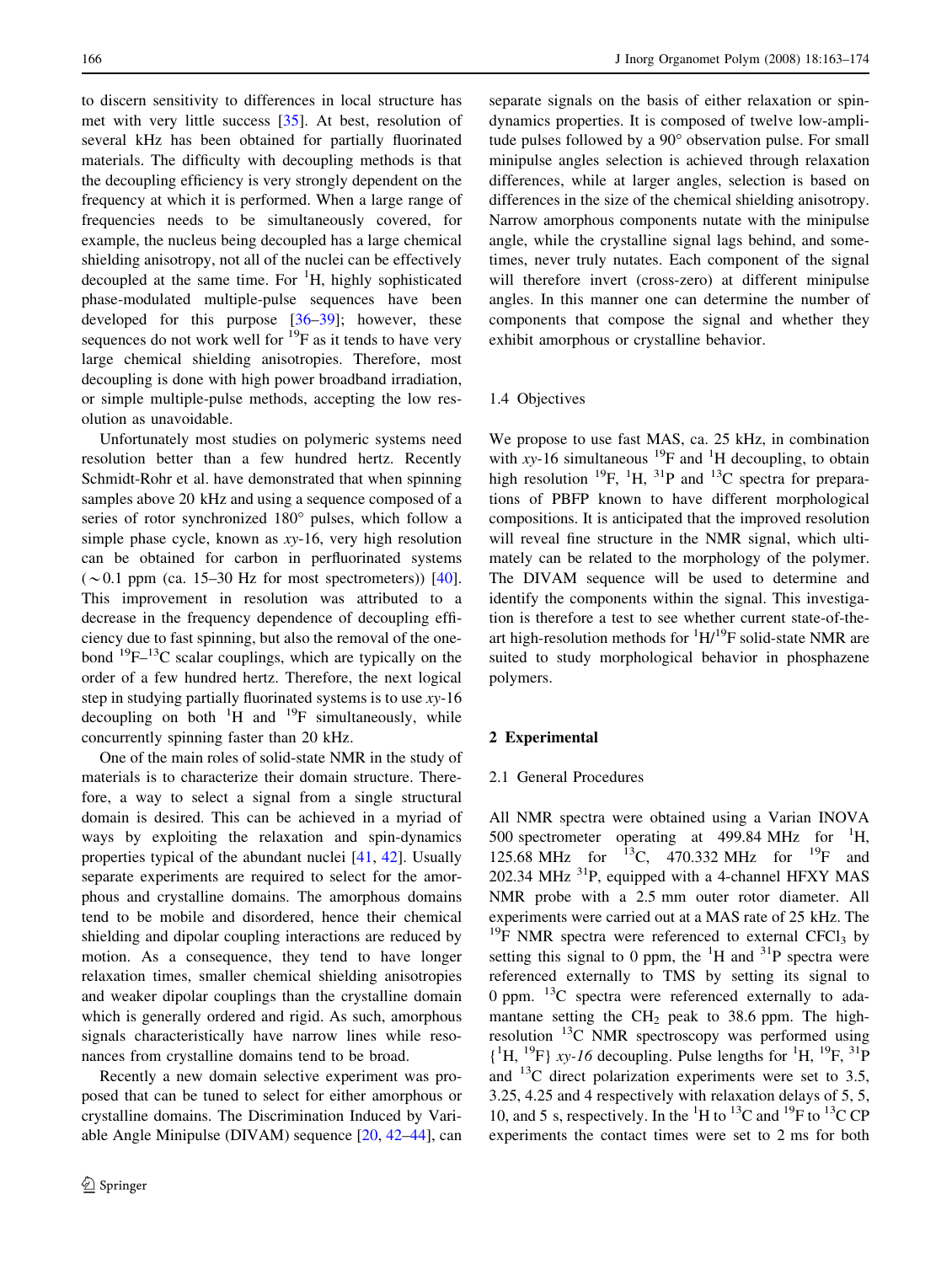samples. The  ${}^{1}H$  and  ${}^{19}F$  DIVAM nutation experiments were carried out over 50 minipulses in  $1.83^\circ$  increments. Unless otherwise noted, all chemicals were purchased from Sigma-Aldrich and used as received.

### 2.2 High-temperature Synthesis via the Ring-opening Polymerization of Hexachlorocyclotriphosphazene

Hexachlorocyclotriphosphazene (2.00 g, 17.2 mmol) was loaded into a Pyrex polymerization tube in an MBraun glove box. The tube was then evacuated for 30 min, flame sealed and placed in an oven at  $250 \degree C$ . The polymerization tube was constantly agitated throughout the process (20 h or until the contents became viscous) by placement within a receptacle kept in continuous motion via attachment to a variable speed electrical motor. The resultant rubbery poly(dichlorophosphazene) was a translucent, colorless solid and is highly soluble in polar organic solvents such as THF. The polymer is highly air sensitive, undergoing rapid hydrolysis of P–Cl bonds upon exposure to trace moisture. The corresponding P–O–P crosslinked polymers are largely insoluble in common solvents, and thus, undesirable for subsequent modifications. In order to circumvent such crosslinking, samples of poly(dichlorophosphazene) were converted to the well-known derivative, poly[bis(trifluoroethoxy)-phosphazene] via reaction with sodium trifluoroethoxide (vide infra).

### 2.3 Preparation of Sodium Trifluoroethoxide

Sodium trifluoroethoxide was prepared by adding fresh Na metal (5.75 g, 0.250 mol) to a 250 mL two-neck round bottomed flask charged with THF (75 mL) and equipped with a stir bar and condenser. The reaction was carried out under a dry argon atmosphere. Subsequently 2,2,2-trifluoroethanol (15.0 mL, 0.210 mol) was added dropwise via syringe to the above-mentioned mixture. The solution was heated to reflux and allowed to stir for 4 h, after which it was cooled to room temperature and allowed to stir for an additional 12 h to ensure complete reaction. The mixture was filtered through a medium porosity sintered glass funnel and subsequently cannula transferred to a 150 mL bomb for future use.

# 2.4 Preparation of Poly[bis(trifluoroethoxy)phosphazene]

The unsubstituted polymer was extracted from the polymerization tube using benzene  $(3 \times 15 \text{ mL})$  and transferred to a 250 mL round bottomed flask containing

100 mL of benzene. The reaction mixture was then added dropwise to a rapidly stirring THF solution of sodium trifluoroethoxide (6.1 mL, 17 mmol). The mixture was heated to reflux for 3 h and allowed to cool to room temperature for an additional 12 h under an atmosphere of dry argon. The solvent was removed under reduced pressure and the solids were washed with water  $(3 \times 30 \text{ mL})$  to remove occluded sodium chloride. The substituted polymer was dissolved in THF (5 mL) and precipitated via dropwise addition to rapidly stirring hexane (100 mL). The polymer was further separated from excess sodium trifluoroethoxide and low molecular weight products by repeating this process twice more with acetone (5 mL) as the solvent. The resultant white fibrous material was dried under vacuum (16 h) before further use.

### 2.5 Polymer Sample Preparation

Solvent-cast PBFP was prepared by dissolving 0.5 g of polymer in 3 mL of acetone and pouring the solution onto a glass plate. The solvent was allowed to evaporate under ambient conditions. The polymer film was then scraped off the glass plate and loaded into a 2.5 mm rotor.

#### 2.6 Preparation of Heat-treated Samples

The heat-treated material was obtained by heating the polymer over 11 cycles. During each cycle the sample was repeatedly annealed for a minimum of one hour at 120  $^{\circ}$ C prior to cooling to 22  $\degree$ C.

#### 3 Results and Discussion

### 3.1<sup>19</sup>F Solid-state MAS NMR of PBFP

The 19F solid-state NMR spectra of the solvent-cast and heat-treated PBFP are shown in Fig. [3](#page-5-0)b and 3c, respectively. Each spectrum features one signal at  $-77.6$  ppm, which upon a closer inspection appears to be made up of two overlapping lines. The narrow, intense component is assumed to correspond to the highly mobile disordered amorphous phase of the polymer, and the broad component corresponds to its rigid ordered crystalline phases. This assignment was made on the basis of the behavior of the linewidth with temperature where the amorphous signal is seen to broaden dramatically upon cooling.

The <sup>19</sup>F Direct-DIVAM nutation experiment is shown for the solvent-cast polymer, in Fig. [3a](#page-5-0). The spectra near the first zero-crossing, at a minipulse angle of  $12.6^\circ$ (Fig. [3d](#page-5-0)) show that three separate lines cross zero at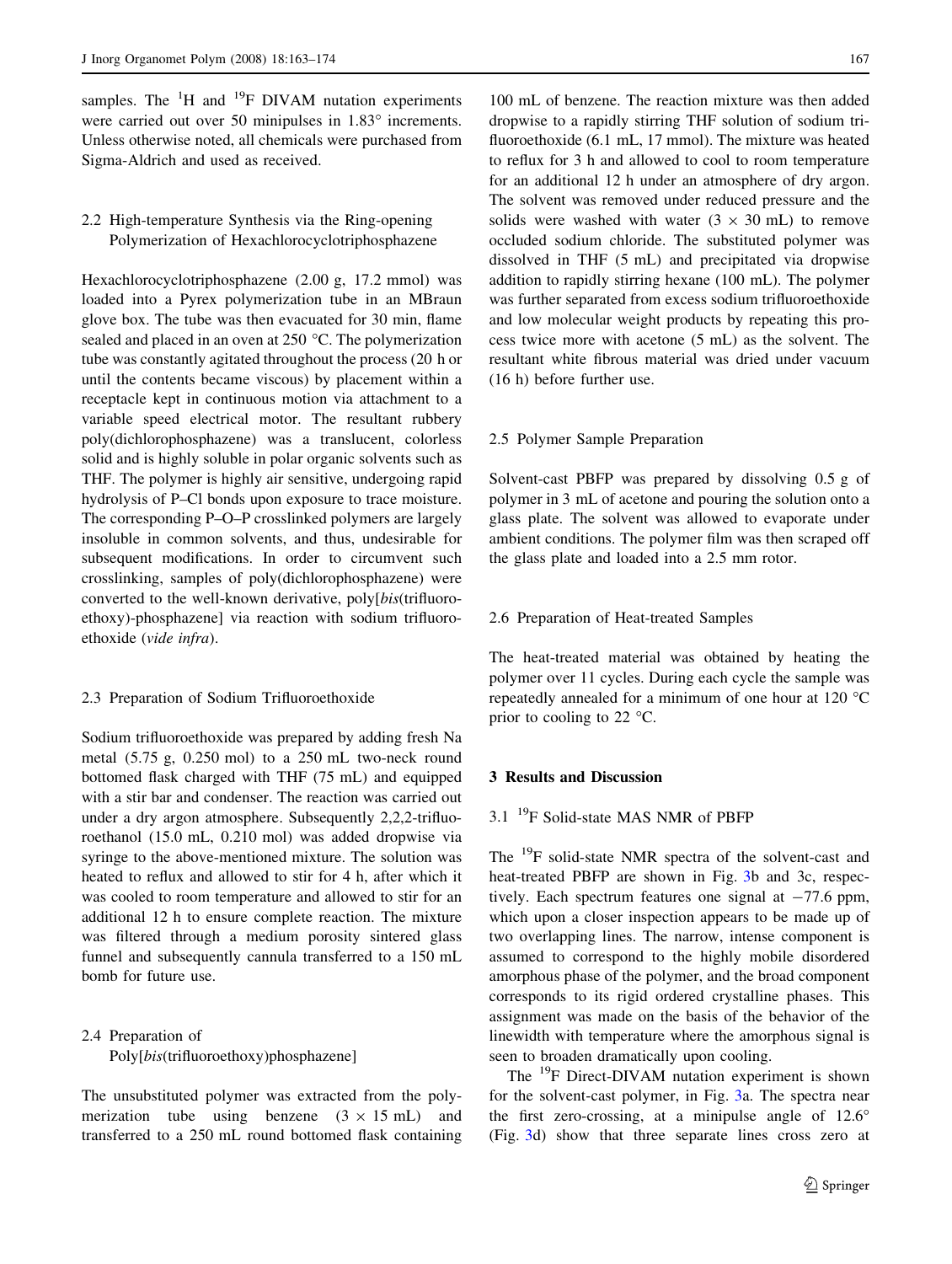<span id="page-5-0"></span>**Fig. 3** (a) Room temperature <sup>19</sup>F direct DIVAM nutation experiment of the solvent-cast PBFP, spinning at 25 kHz. (b) Room temperature deconvolved 19F solid-state NMR spectrum of the solvent-cast pbfp spinning at 25 kHz. (c) Room temperature deconvolved <sup>19</sup>F solid-state NMR spectrum of the heat-treated PBFP spinning at 25 kHz. (d) The  $^{19}$ F direct DIVAM spectra for minipulse angles near the first zerocrossing point at 9, 10.8 and  $12.6^\circ$  respectively (top to bottom)



slightly different minipulse angles. This suggests that there are three contributions to the spectrum, one broad and two narrow lines, where the nutation rate of one of the narrow lines, peak 2, and the broad line, peak 3, are similar.

These spectra were subjected to deconvolution analyses, where it was determined that the narrow part of the signal is composed of two lines with widths of 31 and 42 Hz for the solvent-cast material, and 32 and 39 Hz for the heattreated PBFP, respectively. The broad component is composed of a single peak, 176 Hz wide at  $-76.8$  ppm. If one were to assume that the narrow components correspond to the amorphous domain, and the broad component to the crystalline domain, the deconvolution data (Table [1\)](#page-6-0), suggest, when comparing solvent-cast and heat-treated PBFP side by side, that the overall contribution from the amorphous phase changes from 70.6% to 51.6% of total peak area, respectively. This supports the notion that the heat cycling increases the overall crystallinity. This assignment forces one to conclude that this method suffers from limited spectral resolution and therefore cannot offer detailed information on the crystalline morphology.

An alternative interpretation would assign one of the narrow peaks, 2, to the crystalline domain, based on its DIVAM nutation behavior, leaving only one peak, 1, which is also the narrowest, belonging to the amorphous domain. In this case, the crystallinity is 70.4% in the solvent-cast polymer, which changes to 78.1% upon heat treatment. Therefore, the crystalline domain has two peaks assigned to it, 2 and 3. Since 3 increases and 2 decreases in intensity with heat treatment, 3 must contain  $\gamma$ -phase, 2 has  $\alpha$ -phase, and the  $\beta$ -phase could be part of either peak.

# 3.2 <sup>1</sup> H Solid-state MAS NMR of PBFP

The <sup>1</sup>H solid-state MAS NMR spectra of PBFP are presented in Fig. [4b](#page-7-0) for the solvent-cast material and Fig. [4c](#page-7-0) for the heat-treated material. Each spectrum features one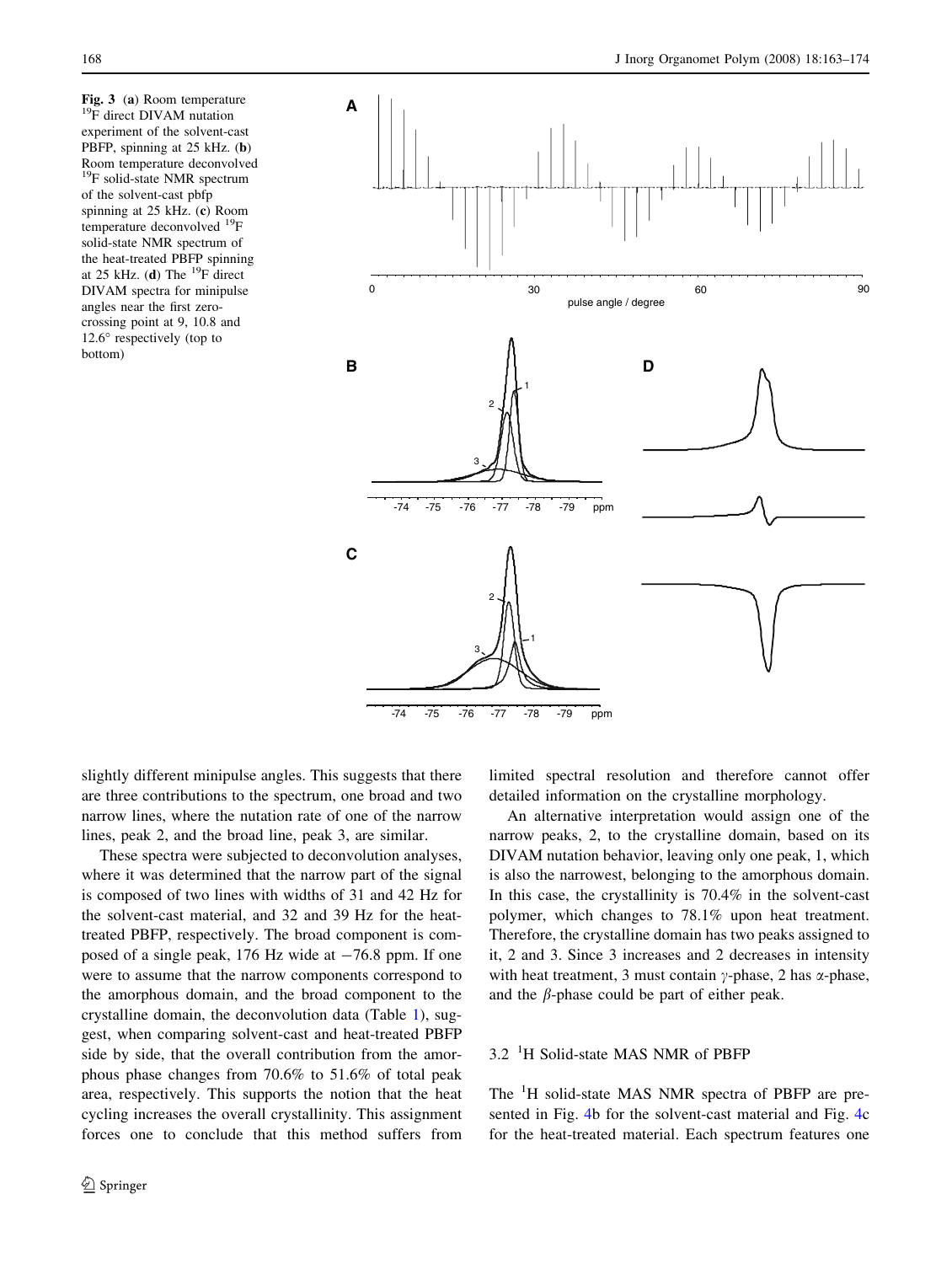<span id="page-6-0"></span>

| Sample                       | Solvent-cast   |                  |              |               |             | Heat-treated |               |                 |            |               |
|------------------------------|----------------|------------------|--------------|---------------|-------------|--------------|---------------|-----------------|------------|---------------|
| Peak#                        |                | $\mathrel{\sim}$ |              | 4             | 5           |              | 2             |                 |            | 5             |
| $\vec{e}$                    |                |                  |              |               |             |              |               |                 |            |               |
| Chemical shift (ppm)         | $-77.6$        | $-77.2$          | $-76.8$      |               |             | $-77.6$      | $-77.2$       | $-76.8$         |            |               |
| Width (Hz)                   |                | 42               | 176          |               |             | 32           | 39            | 176             |            |               |
| Area (a.u.)                  | 86 (34.6%)     | 89.9 (36%)       | 73.3 (29.4%) |               |             | 53.8 (21.9%) | 72.83 (29.7%) | 119 (48.4%)     |            |               |
| Chemical shift (ppm)         | 4.69           | 4.7              | 4.72         | 4.73          | 7.2         | 4.69         | 4.7           | 4.72            | 4.73       | 7.2           |
| Width (Hz)                   | Ξ              | 23.8             | 21.9         | 215           | 501         | 12.4         | 21.8          | 17.8            | 216        | 429           |
| Area (a.u.)<br>$\frac{a}{b}$ | 7.3 (23.8%)    | $6.3(20.4\%)$    | 8.8 (28.6%)  | $4.8(28.6\%)$ | 3.6 (11.6%) | 4.9 (18.5%)  | 3.7 (13.9%)   | $2.8\ (10.5\%)$ | 11.9 (45%) | $3.2(12.1\%)$ |
| Chemical shift (ppm)         | $-3.5$         | $-3.1$           | 0.71         |               |             | $-3.5$       | $-3.1$        | 0.71            |            |               |
| Width (Hz)                   | 123.2          | 149.5            | 341.4        |               |             | 123.2        | 149.5         | 363.1           |            |               |
| Area (a.u.)                  | $15.4(38.4\%)$ | 20.1 (50.3%)     | 4.5 (11.3%)  |               |             | 4.6 (15.1%)  | 17.6 (57.9%)  | $8.21$ $(27\%)$ |            |               |

intense narrow peak at 4.6 ppm, which appears to be composed of several lines, and one very broad peak at 7.2 ppm. The spectra from the  ${}^{1}H$  Direct-DIVAM nutation experiments for the solvent-cast material are seen in Fig. [4](#page-7-0)a. Near the first zero-crossing, around a minipulse angle of  $12.6^{\circ}$  (Fig. [4](#page-7-0)d), for the signal at 4.6 ppm, three narrow components are observed to cross zero at slightly different angles before the broad component crosses. In this case two of the narrow components nutate similarly to the broad component.

The signal at 4.6 ppm was deconvolved into four components, three of which are narrow, and are assumed to correspond to the amorphous phase (mobile), whilst the fourth is broad, and together with a peak at 7.2 ppm, is assigned to a crystalline (rigid) phase. Upon closer inspection of the deconvolution results, shown in Table 1, it becomes apparent that the amorphous phase constitutes 72.8% of the total peak area of the solvent-cast material, while only 42.9% of the heat-treated material. These results are consistent with the first interpretation of the  $^{19}F$ experiments. Again, this forces one to conclude that this method lacks sufficient resolution to elucidate more than two lines for the crystalline signal, and is thereby not able to contribute new information about its crystalline morphology.

An alternative assignment, based on the DIVAM nutation behavior observed of two of the narrow peaks, 2 and 3, would attribute them to the crystalline domain, leaving only one peak, 1, corresponding to the amorphous domain. In this case, the crystallinity is 76.2% in the solvent-cast material and 81.5% in the heat-treated polymer. Now, there are four lines assigned to the crystalline domain. Upon heating, peaks 2 and 3 decrease in similar proportion, peak 4 increases dramatically, and peak 5 remains unchanged. This is consistent with 2 and 3 corresponding to the  $\alpha$ phase, 4 to the  $\gamma$ -phase, and 5 to the  $\beta$ -phase.

## 3.3<sup>31</sup>P Solid-state MAS NMR of PBFP

The <sup>31</sup>P NMR spectra (not shown) contain one narrow intense peak at  $-3.5$  ppm and a small broad peak at 0.7 ppm. The deconvolution analysis suggests that the narrow peak is composed of two lines, 123 and 149 Hz wide, respectively. The results are given in Table 1. If the narrow signal is assumed to correspond to the amorphous phase and the broad signal to the crystalline phase, the overall amorphous contribution is 89.1% of the total peak area of the solvent-cast material, which decreases to 73.0% in the heat-treated polymer. Alternatively, only one narrow peak can be taken to represent the amorphous domain, peak 1, as it decreases dramatically in intensity upon heat treatment. In this case the crystallinity in the solvent-cast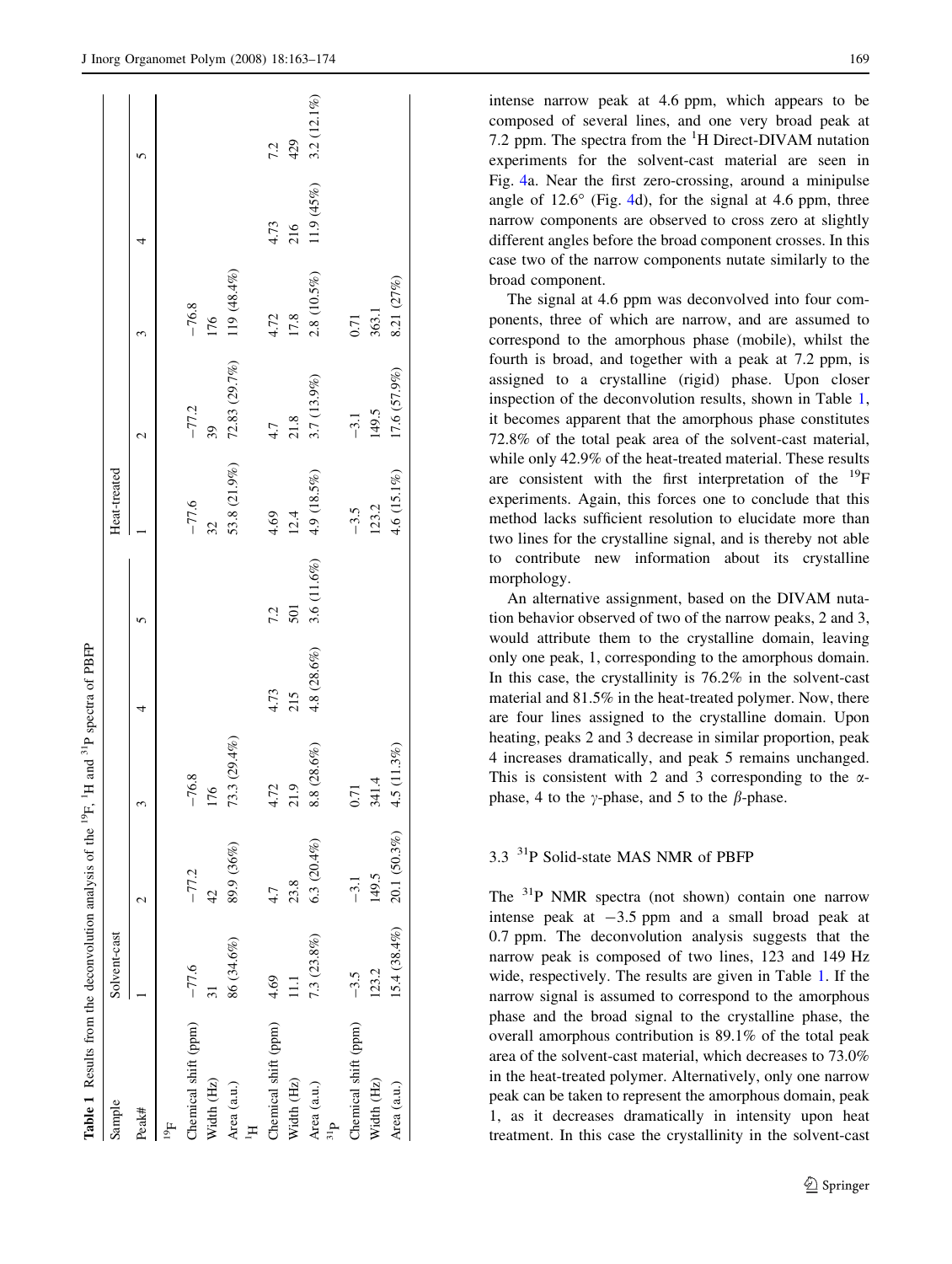<span id="page-7-0"></span>Fig. 4 (a) Room temperature <sup>1</sup>H direct DIVAM nutation experiment of the solvent-cast PBFP, spinning at 25 kHz. (b) Room temperature deconvolved <sup>1</sup>H solid-state NMR spectrum of the solvent-cast PBFP, spinning at 25 kHz. (c) Room temperature deconvolved <sup>1</sup>H solid-state NMR spectrum of the heat-treated PBFP, spinning at 25 kHz. (d) The  ${}^{1}$ H direct DIVAM spectra for minipulse angles near the first zerocrossing point at 9, 10.8 and  $12.6^\circ$  respectively (top to bottom)



material is 61.6%, which increases to 84.5% with heat cycling. The latter interpretation is consistent with the <sup>1</sup>H and 19F results. Again, too few crystalline signals are apparent to draw any morphological conclusions.

## 3.4 13C Solid-state MAS NMR of PBFP

The direct-polarization  $^{13}$ C spectrum, and the  $^{1}$ H $^{13}$ C and  $19F-13C$  CP MAS NMR spectra obtained using simultaneous  ${}^{1}H$  and  ${}^{19}F$  xy-16 decoupling of solvent-cast and heat-treated PBFP, are shown in Figs. [5,](#page-8-0) [6](#page-8-0), and [7.](#page-9-0) These spectra contain two signals at 11 and 71 ppm respectively, corresponding to the  $CH<sub>2</sub>$  and  $CF<sub>3</sub>$  carbons. This assignment, initially made on the basis of chemical shifts, was confirmed by gating the  ${}^{1}H$  and  ${}^{19}F$  decoupling, where the corresponding carbon signal would split or broaden due to the heteronuclear coupling interactions being reintroduced [\[20](#page-11-0)]. Each peak exhibits fine structure, reflecting various contributions from different environments within the polymer. Due to instrument time restraints it was not practical to use direct DIVAM nutation experiments on  $^{13}$ C to determine the number of components in each signal. Instead, both DP and CP spectra were collected, where the relative intensities of each component vary between them, according to their CP efficiencies. Although in most cases the resolution was sufficient to identify all components, the additional CP spectra allowed independent confirmation of the number of components.

Figure [5a](#page-8-0) shows the  $^{13}$ C solid-state NMR spectra of the solvent-cast and heat-treated PBFP, on the left- and righthand sides, respectively. Figure [5](#page-8-0)b contains expansions of the spectral regions corresponding to the  $CF_3$  carbon. The deconvolution analysis reveals 6 contributions to this signal. The carbon resonance of the  $CH<sub>2</sub>$  group is depicted in Fig. [5](#page-8-0)c and is found to consist of 5 components. The deconvolution results of both spectral regions of the solvent-cast and heat-treated polymer are summarized in Table [2](#page-9-0).

The deconvolution analysis of the  $CF_3$  and  $CH_2$  regions for both materials were independently verified with sepa-rate analyses of the <sup>19</sup>F-<sup>13</sup>C CP (Fig. [6](#page-8-0)) and <sup>1</sup>H-<sup>13</sup>C CP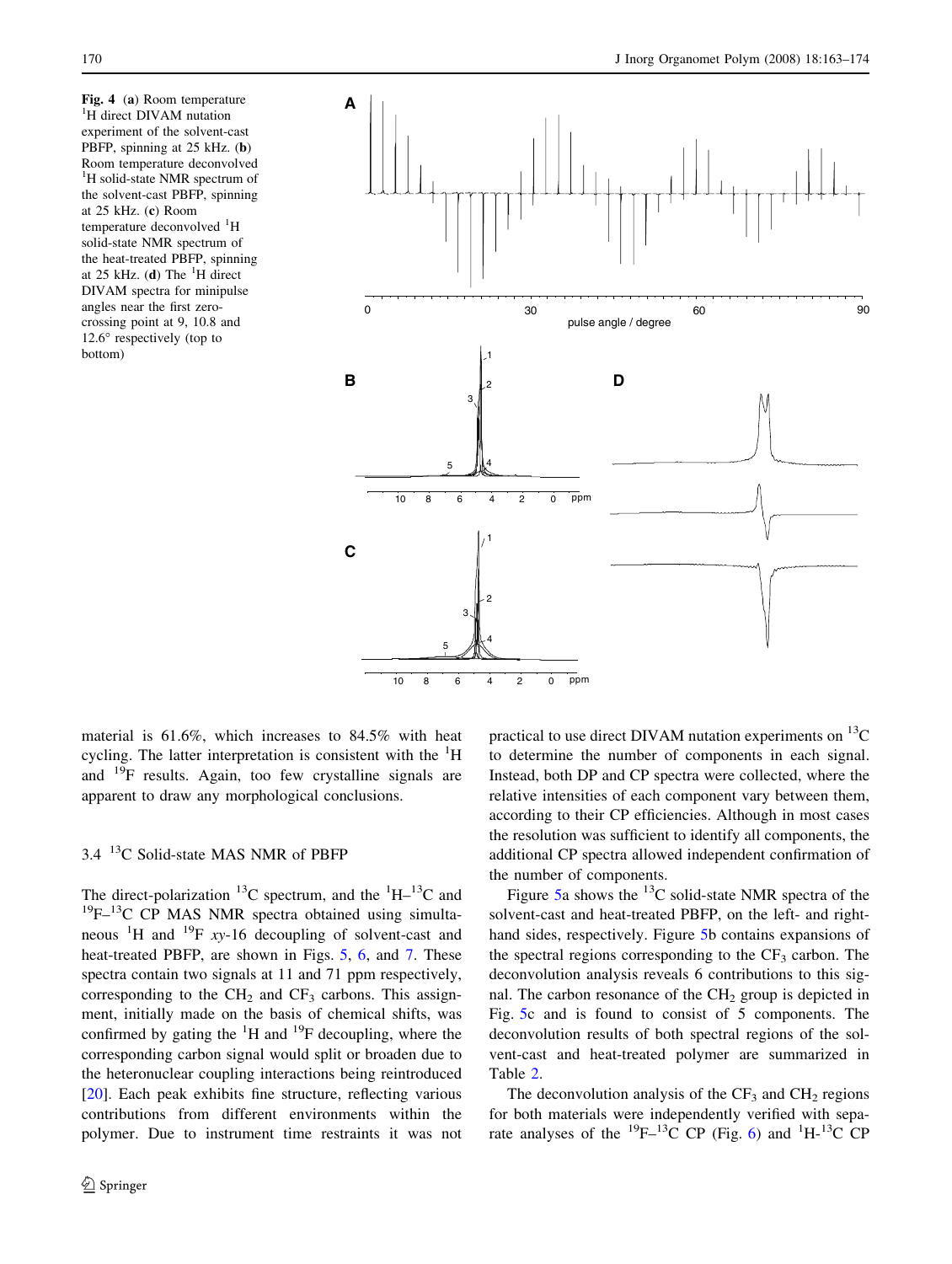<span id="page-8-0"></span>Fig.  $5^{-13}$ C DP solid-state NMR spectrum of PBFP Using  $\{{}^{1}H,$ <br> ${}^{19}F\}$  xy-16 decoupling, obtained at spinning rate of 25 kHz at room temperature. (a) Left: Solvent-cast PBFP. Right: Heat-treated PBFP. (b) Left: expansion of the  $CF_3$  region of the solvent-cast PBFP. Right: expansion of the  $CF_3$  region of the heat-treated PBFP. (c) Left: expansion of the  $CH<sub>2</sub>$  region of the solvent-cast PBFP. Right: expansion of the  $CH<sub>2</sub>$  region of the heat-treated PBFP

Fig. 6  $^{19}F-^{13}C$  CP solid-state NMR spectrum of PBFP using  ${^{14}H, {^{19}F}}$  xy-16 decoupling, obtained at spinning rate of 25 kHz at room temperature. (a) Left: Solvent-cast PBFP Right: heat-treated PBFP. (b) Left: expansion of the  $CF_3$  region of the solvent-cast PBFP. Right: expansion of the CF<sub>3</sub> region of the heat-treated PBFP



(Fig. [7](#page-9-0)) spectra, respectively. In each case a consistent model was attained preserving the number of components, the frequency, width, and Gaussian nature of the lines.

The six components in the  $CF_3$  signal are divided amongst the amorphous and crystalline domains based on their CP behavior. When comparing the DP spectrum of the solvent-cast polymer, in Fig. 5b, with the corresponding  $19F$  CP spectrum, in Fig. 6b, peak 1 is significantly attenuated, attributing it to the amorphous domain. This leaves the remaining peaks, 2–5, assigned to the crystalline domain, which all have significantly increased intensity in the CP spectra. Confirmation of this assignment is seen in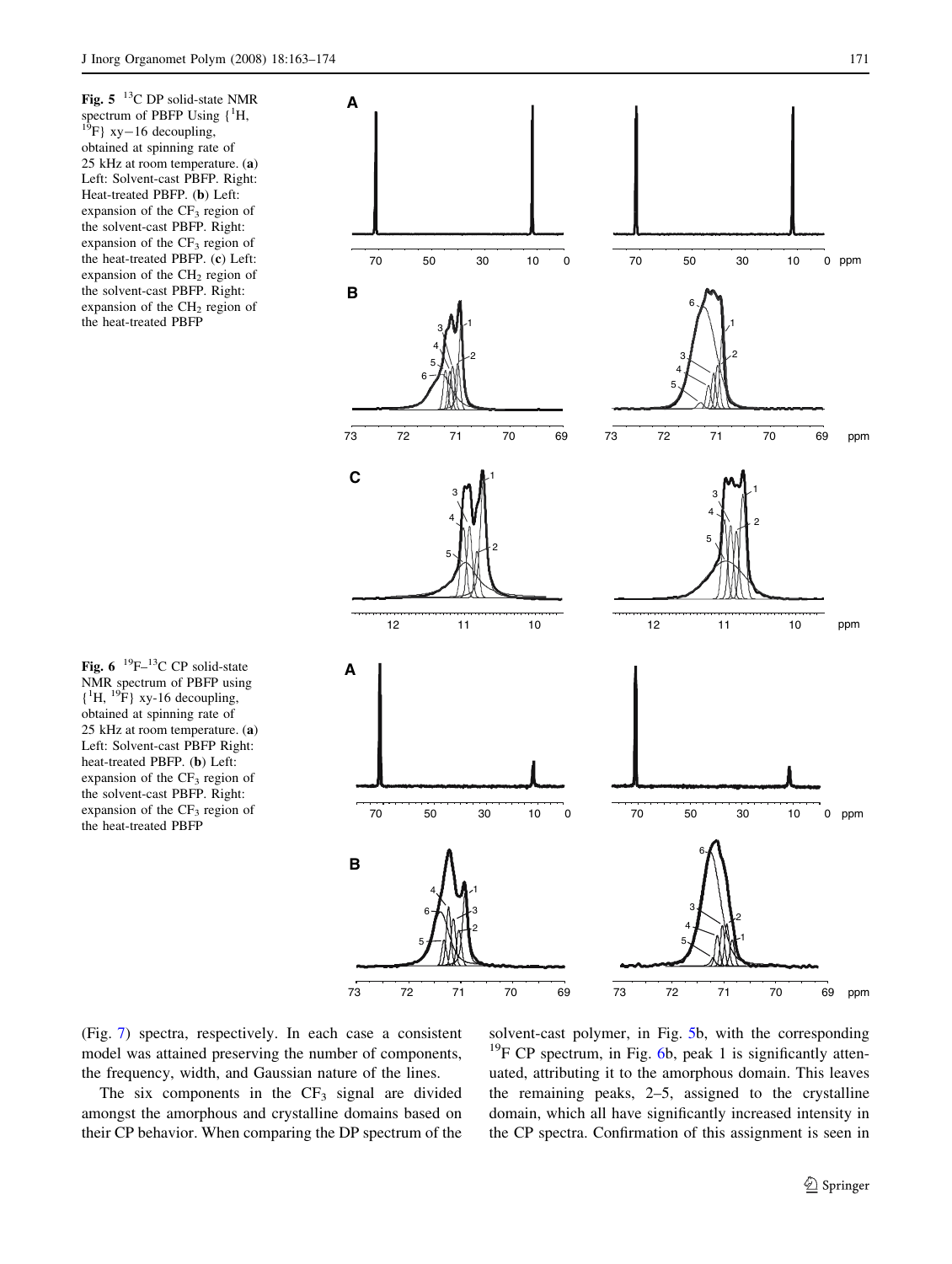<span id="page-9-0"></span>Fig.  $7 \text{ } ^1\text{H} - ^{13}\text{C}$  CP solid-state NMR spectrum of PBFP using  ${^{14}H, {^{19}F}}$  xy-16 decoupling, obtained at spinning rate of 25 kHz at room temperature. (a) Left: solvent-cast PBFP Right: heat-treated PBFP. (b) Left: expansion of the  $CH<sub>2</sub>$  region of the solvent-cast PBFP. Right: expansion of the  $CH<sub>2</sub>$  region of the heat-treated PBFP



**Table 2** Results from the deconvolution analysis of the  $^{13}$ C spectra of PBFP

| Sample                     | Solvent-cast |       |       |       |        |        | Heat-treated |       |       |                |        |        |
|----------------------------|--------------|-------|-------|-------|--------|--------|--------------|-------|-------|----------------|--------|--------|
| Peak #                     | 1            | 2     | 3     | 4     | 5      | 6      |              | 2     | 3     | $\overline{4}$ | 5      | 6      |
| CF <sub>3</sub>            |              |       |       |       |        |        |              |       |       |                |        |        |
| Chemical shift (ppm)       | 70.89        | 71.04 | 71.38 | 71.26 | 71.58  | 71.75  | 70.91        | 71.13 | 71.31 | 71.55          | 71.69  | 71.79  |
| Width (Hz)                 | 30.5         | 30.5  | 26.8  | 29.2  | 28.9   | 113.7  | 31.8         | 30.1  | 30.7  | 30.1           | 28.9   | 135.4  |
| Area DP (a.u.)             | 106.47       | 47.76 | 34.64 | 42.7  | 38.18  | 183.77 | 42.19        | 23.93 | 20.98 | 13.98          | 1.96   | 283.81 |
| Area CP (a.u.)             | 14.47        | 5.31  | 6.63  | 8.3   | 3.59   | 37.13  | 2.3          | 3.54  | 3.29  | 2.65           | 0.98   | 46.83  |
| % of Total DP signal       | 23.5         | 10.5  | 7.6   | 9.4   | 8.4    | 40.5   | 10.9         | 6.2   | 5.4   | 3.6            | 0.5    | 73.6   |
| % of Crystalline DP signal |              | 13.8  | 10    | 12.3  | 11     | 53     |              | 6.9   | 6.1   | 4.1            | 0.6    | 82.3   |
| CH <sub>2</sub>            |              |       |       |       |        |        |              |       |       |                |        |        |
| Chemical shift (ppm)       | 11.01        | 11.2  | 11.47 | 11.67 | 11.57  |        | 11.01        | 11.22 | 11.42 | 11.64          | 11.55  |        |
| Width (Hz)                 | 30.7         | 22.5  | 24.8  | 26.1  | 116.8  |        | 29.1         | 26.1  | 26.4  | 27.6           | 195    |        |
| Area DP (a.u.)             | 137.79       | 32.12 | 53.95 | 56.12 | 165.88 |        | 49.85        | 28.85 | 31.47 | 35.65          | 133.67 |        |
| Area CP (a.u.)             | 52.53        | 10.73 | 9.87  | 11.84 | 104.07 |        | 11.13        | 7.73  | 10.78 | 7.42           | 89.15  |        |
| % of Total DP signal       | 30.9         | 7.2   | 12.1  | 12.6  | 37.2   |        | 17.8         | 10.3  | 11.3  | 12.8           | 47.8   |        |
| % of Crystalline DP signal |              | 10.4  | 17.5  | 18.2  | 53.8   |        |              | 12.6  | 13.7  | 15.5           | 58.2   |        |

the  $^{19}F^{-13}C$  CP DIVAM spectrum (Fig. [8](#page-10-0)b), at a minipulse angle where the amorphous signal in the  $^{19}F$  DIVAM nutation spectrum is inverted (Fig [8](#page-10-0)a), and peak 1 is found to be correspondingly inverted. Similarly, the  $CH<sub>2</sub>$  region is decomposed into 5 lines, where again peak 1 is seen to be inverted in the  $\mathrm{^{1}H-^{13}C}$  CP DIVAM spectrum (Fig. [8d](#page-10-0)) at a minipulse angle at which the amorphous signal in the  ${}^{1}H$ DIVAM nutation spectrum is inverted (Fig. [8c](#page-10-0)).

According to the deconvolution results of the  $CH<sub>2</sub>$ region, the total crystalline component increases from 69.1 to 82.2%, upon heat treatment. The  $CF_3$  signal indicates the same trend whereby the crystallinity increases from 76.4 to 89.1%. These results are consistent with those observed for  ${}^{1}H$ ,  ${}^{19}F$  and  ${}^{31}P$ , in which the solvent-cast material is predominantly crystalline, and the crystallinity increases upon heat treatment.

Changes observed in the distribution of the crystalline domain signals (Table 2) between the solvent-cast and heat-treated material facilitate the assignments of the crystal phases. For the  $CH<sub>2</sub>$  signal, peaks 3 and 4 decrease, 5 increases, and 2 increases moderately. This is consistent with peaks 3 and 4 being assigned to the  $\alpha$ -phase, peak 5 to the y-phase and peak 2 to the  $\beta$ -phase. The CF<sub>3</sub> signal has 6 peaks, of which only peak 6 can be assigned with any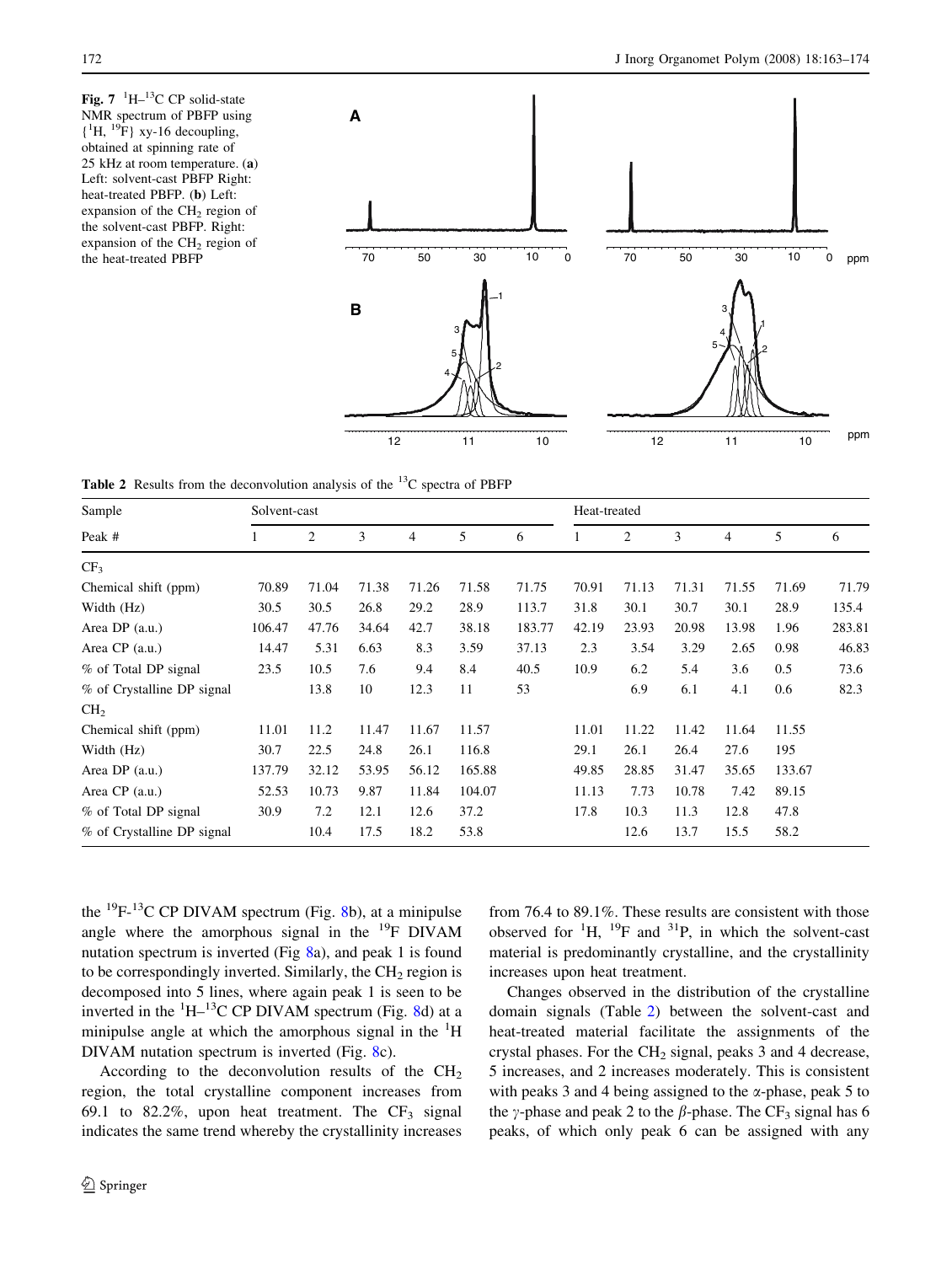<span id="page-10-0"></span>Fig.  $8^{-19}$ F and <sup>1</sup>H CP DIVAM spectra of the solvent-cast material for the  $CF<sub>3</sub>$  (b) and  $CH<sub>2</sub>$  (d), signals. The DP signals are shown in the background for comparison. The  $^{19}F$  (a) and <sup>1</sup>H (c) DIVAM nutation spectra are shown above, at a minipulse angle near the fist zero-crossing



confidence to the  $\gamma$ -phase, as it is the largest, and increases with heat cycling. All the remaining peaks decrease, meaning that any one of them could correspond to the a-phase, and at this stage it is not clear which corresponds to the  $\beta$ -phase.

### 4 Conclusions

- 1) High resolution was achieved in the  ${}^{1}H$ ,  ${}^{19}F$ , and  ${}^{31}P$ NMR spectra of PBFP using fast Magic Angle spinning. Most significantly, fine structure was observed in the  ${}^{1}H$  spectrum, owing to linewidths ranging from 10 to 500 Hz, which is unusually narrow and probably due, in part, to high mobility in the polymer.
- 2) High resolution  $^{13}$ C NMR spectra were obtained using a combination of fast Magic Angle Spinning and simultaneous <sup>19</sup>F and <sup>1</sup>H decoupling with the xy-16 sequence. Fine structure in the  $^{13}$ C signals of both the  $CF<sub>3</sub>$  and  $CH<sub>2</sub>$ , was found to be consistent with that observed in the  ${}^{1}H$ ,  ${}^{19}F$  and  ${}^{31}P$  spectra.
- 3) For all nuclei studied the crystallinity in the PBFP samples was seen to increase from approximately 70% to 80% upon heat cycling.
- 4) Using information obtained from CP and DIVAM nutation experiments all signals in the  $^{19}F$ ,  $^{1}H$ , and  $^{13}C$ experiments were decomposed into their constituent lines using deconvolution analysis.
- 5) Using information from the CP and DIVAM nutation experiments the lines in each spectrum were assigned to the crystalline and amorphous domains.
- 6) In the  ${}^{1}H$  and  ${}^{13}C$  spectra sufficient signals were found to belong to the crystalline domain to make preliminary assignments to the  $\alpha$ ,  $\beta$  and  $\gamma$ -phase.
- 7) More domain-selective high-resolution NMR studies will be required to independently verify these assignments.

Acknowledgements We thank the Natural Sciences and Engineering Research Council of Canada, the Canadian Foundation for Innovation, the Alberta Network for Proteomics Innovation and the University of Lethbridge for financial support. We also wish to thank Dr. C. deDenus, Hobart and William Smith Colleges, Geneva, New York, and Dr. A. R. McWilliams, Ryerson University, Toronto, Ontario, for their invaluable advice. We would like to acknowledge Dr. Dinu Iuga for his help in setting up the experiments and in the operation of the spectrometer.

### References

- 1. H.R. Allcock, J. Inorg. Organomet. P. Mat. 16, 277 (2007)
- 2. H.R. Allcock, Chemistry and Application of Polyphosphazenes (Wiley & Sons, New York, 2003)
- 3. J.E. Mark, H.R. Allcock, R. West, Inorganic Polymers (Prentice Hall, Englewood Cliffs, New York, 1992)
- 4. R.H. Neilson, P. Wisian-Nielson, Chem. Rev. 88, 541 (1988)
- 5. C.H. Honeyman, I. Manners, C.T. Morrissey, H.R. Allcock, J. Am. Chem. Soc. 1117, 7035 (1995)
- 6. H.R. Allcock, J.M. Nelson, C.R. de Denus, I. Manners, Tailored Polymers and Applications (VSP International Science Publishers, Netherlands, 2000), p. 165
- 7. B. Wang, Rivard E., Manners I, Inorg. Chem. 41, 1690 (2002)
- 8. Allcock H.R., Appl. Organometal. Chem. 12, 659 (1998)
- 9. S.G. Kumbar, S. Bhattacharyya, S.P. Nukavarapu, Y.M. Khan, L.S. Nair, C.T. Laurencin, J. Inorg. Organomet. P. 16, 4 (2006)
- 10. J. Luten, J.H. van Steenis, R. van Someren, J. Kemmink, N.M.E. Schuurmans-Nieuwenbroek, G.A. Koning, D.J.A. Crommelin,